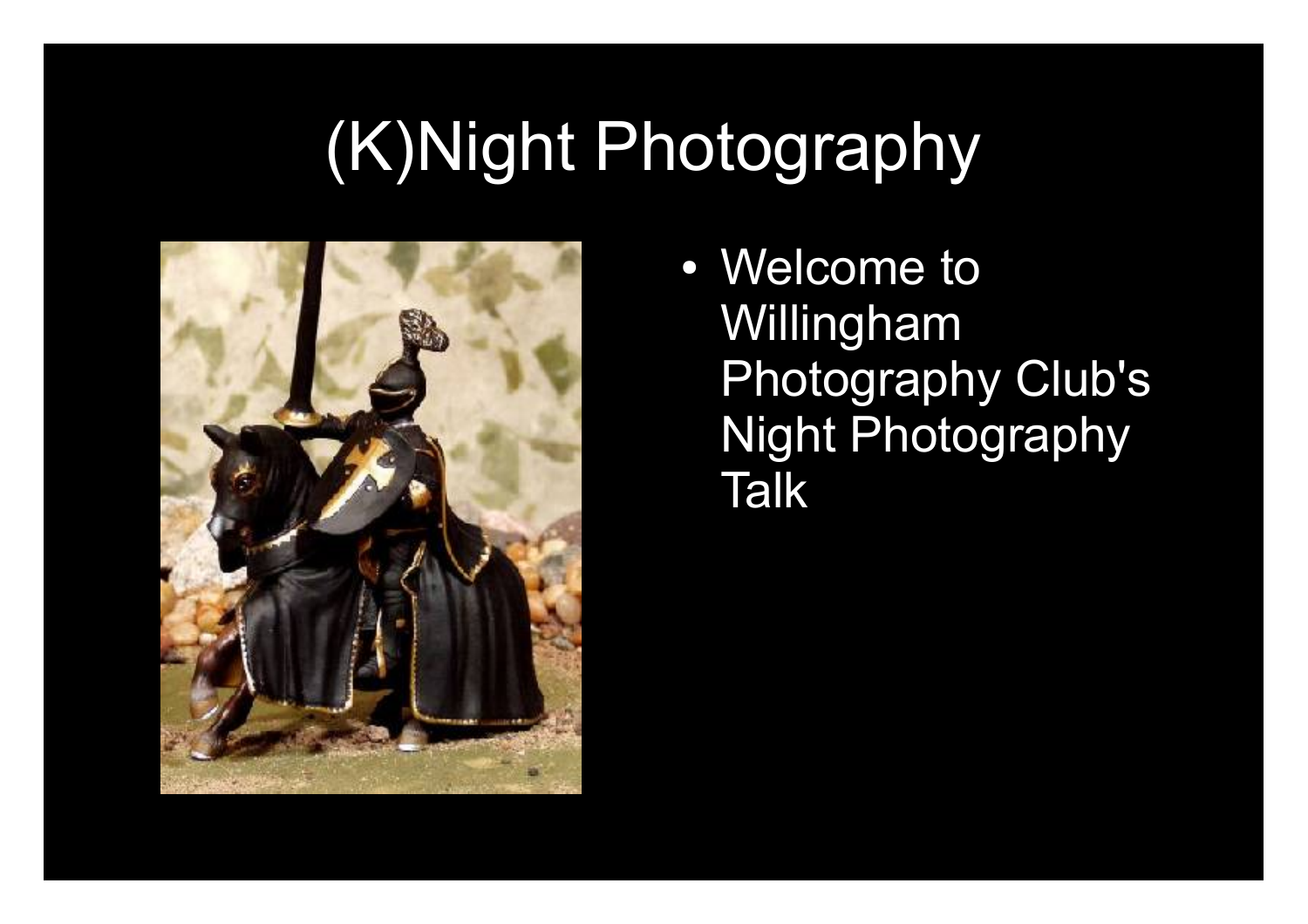## Think first

- How do we take images at night
	- Preperation
		- Make sure you have all the equipment prepeared before you leave the house and you know where it is on you or where in your bag the equipment is!
	- Understanding
		- What are you taking an image of, are you in the right enviroment, is the weather suietable.
	- Safety
		- Make sure your safe to take those images.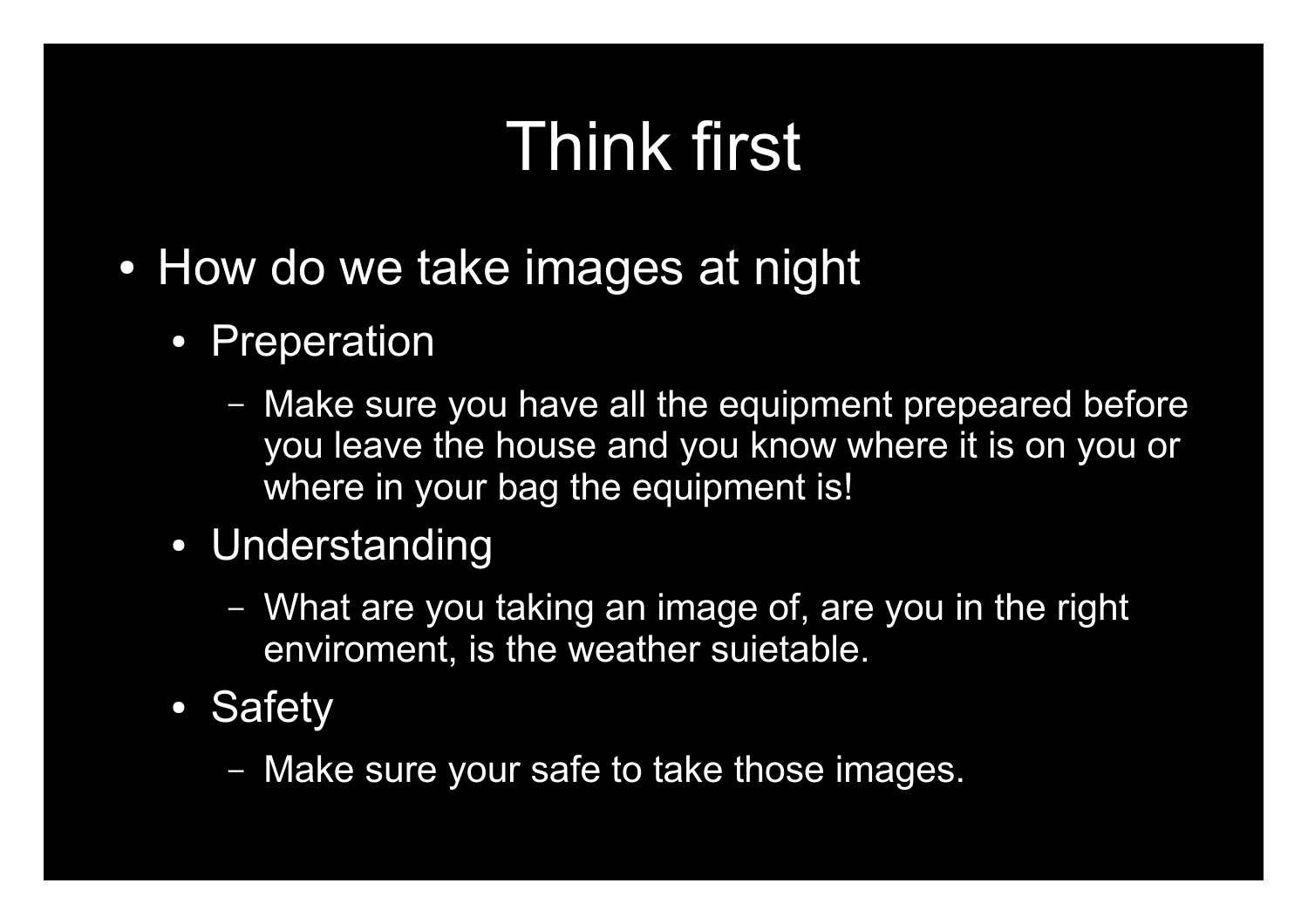# 1. Equipment

- Your Camera
	- Understand the controls of how your camera works
	- Can you flip up the mirror, does it have accsses to a cable release or how easy can you set the timer
	- Can you easily set the camera to manual mode or change the ISO settings
- Is it nessecery to have a tripod
	- Yes, one that you know how to set it up in the dark
	- Try not to have one that has too meny controls
	- And get one that is suetible for your camera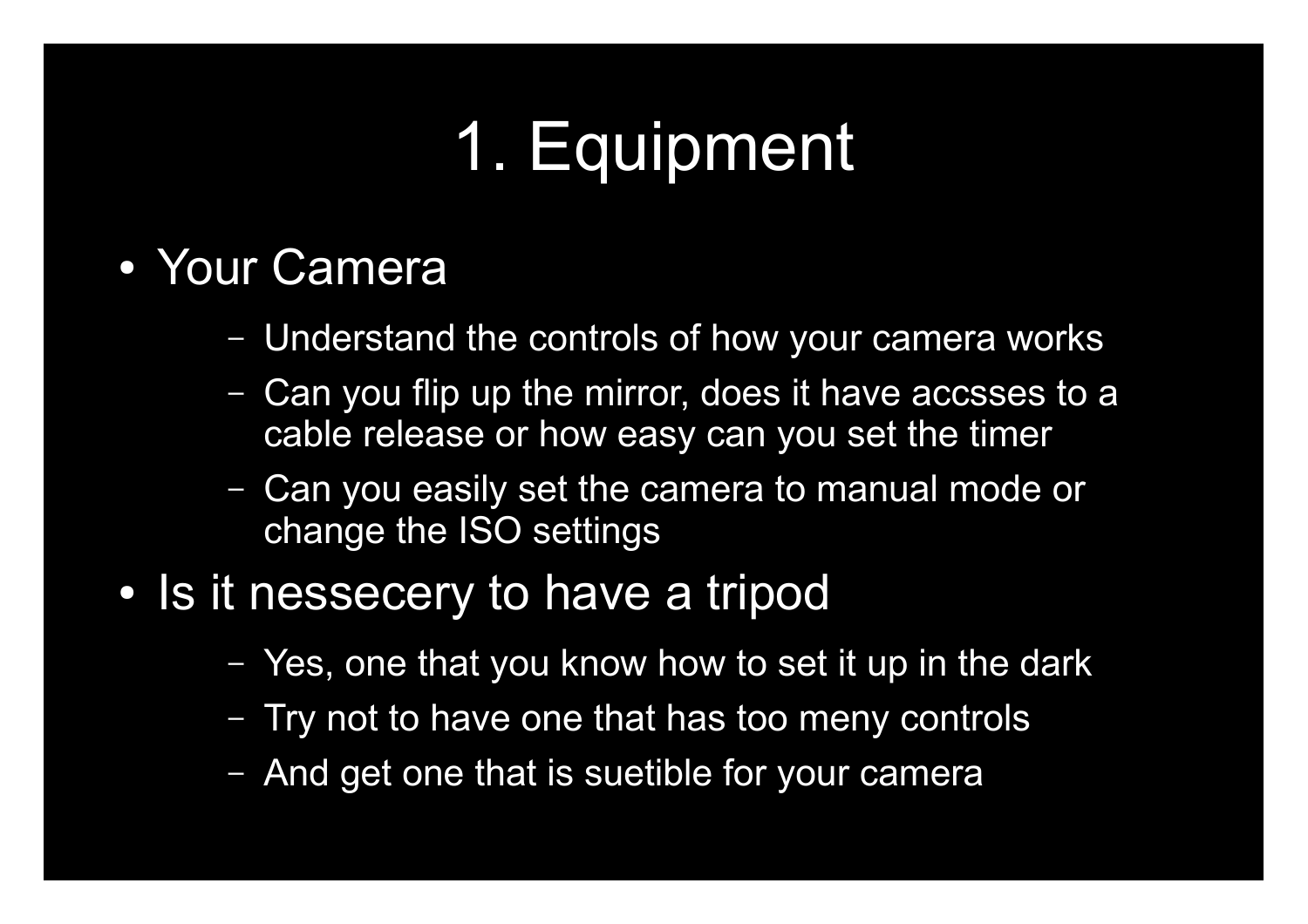## 2. Equipment

- Camera
- Lens
- Memory
- Batteries
- Tripod
- Cable release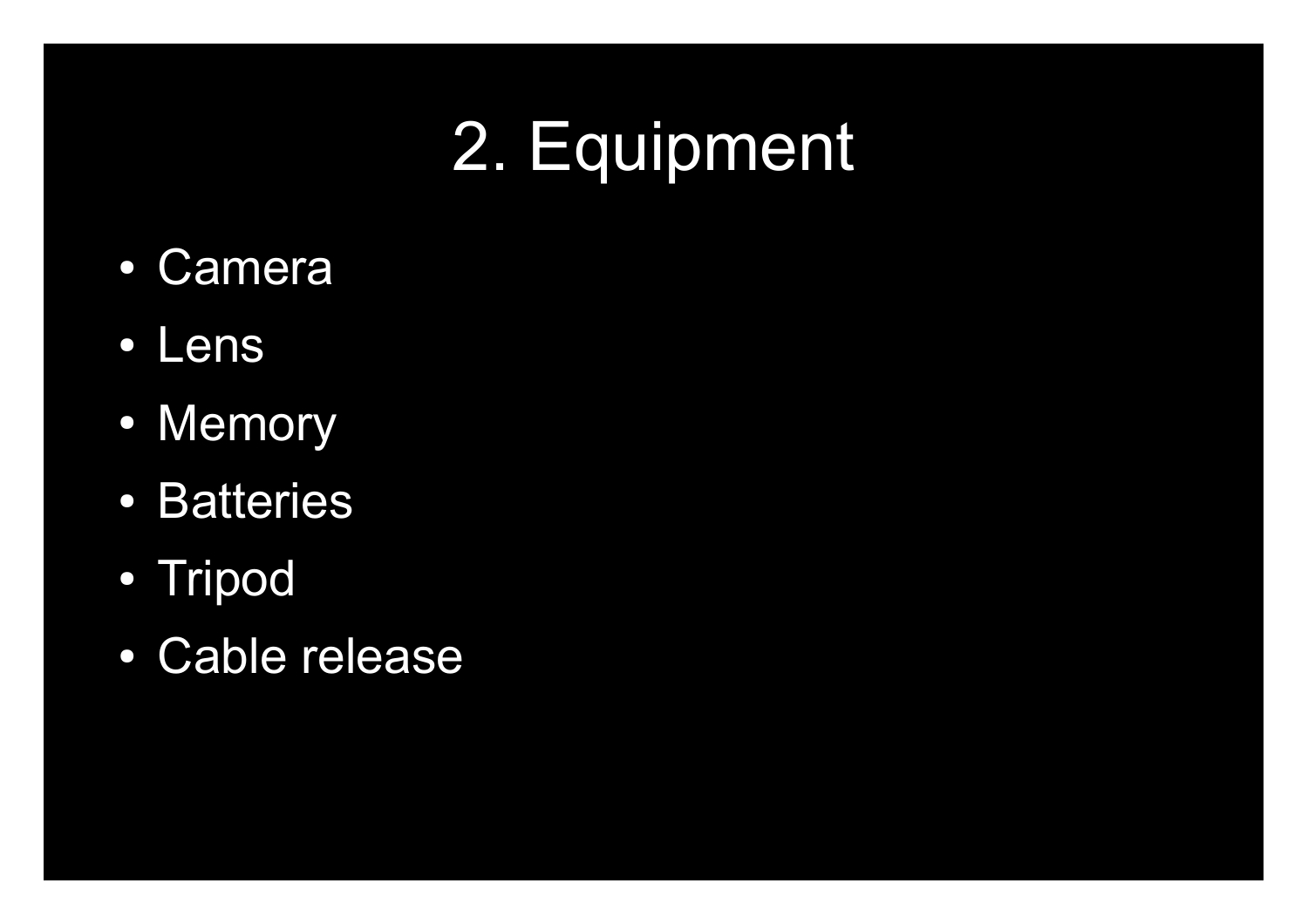#### Non related camera equipment

- Warmth
	- Wrap up warm for the time of the year
	- If your going to be out a long time bring a hot drink
- Light
	- Bring a torch to see the controls if your not to firmilar with the camera, BUT not a bright one that it blinds you, your night vision can be very usfull
	- Also it may be usefull to see your path your treading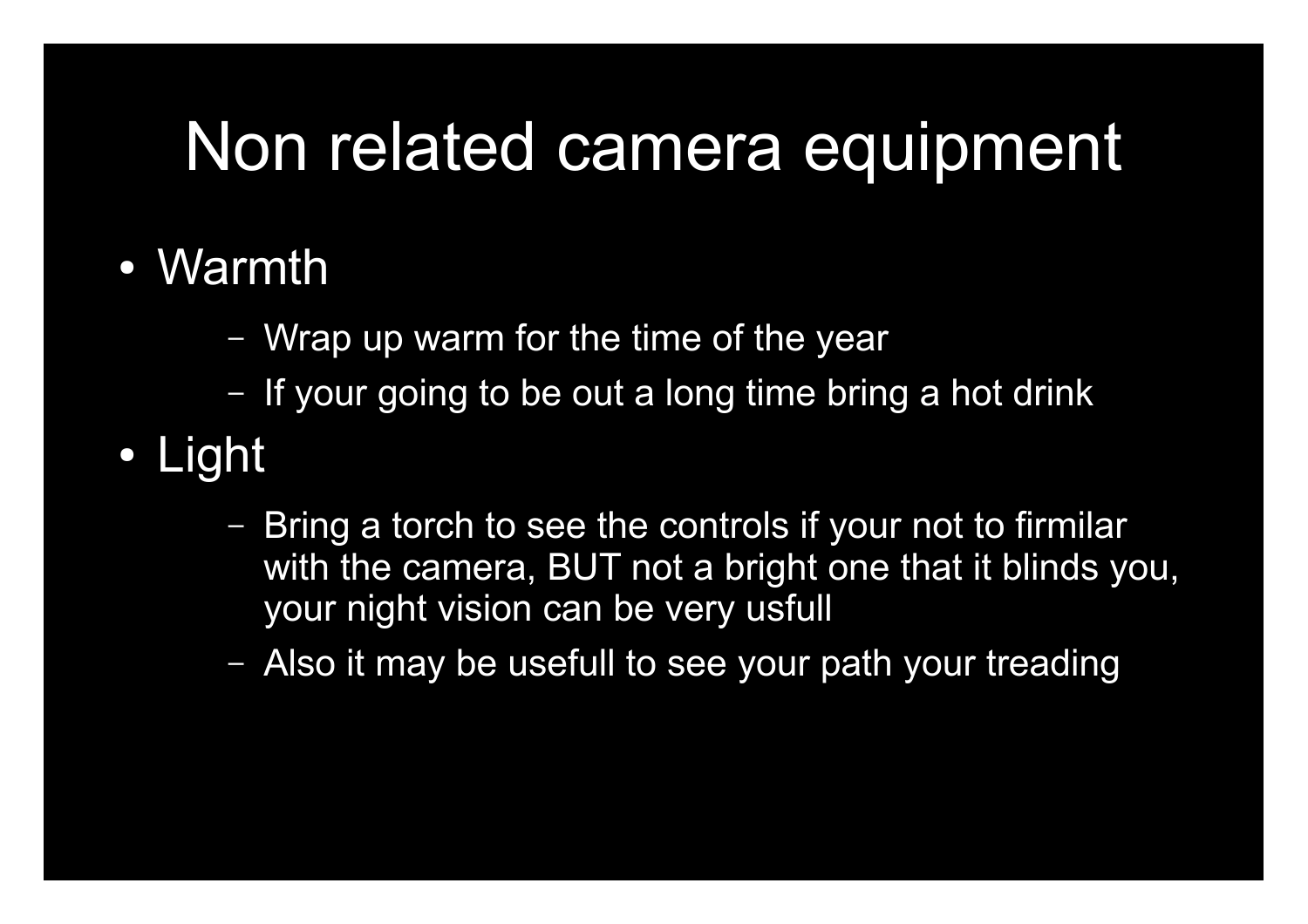### How do I take night shots

- First I try to judge how dark it will be
- After setting up the equipment, take a few test shots to see if the exposure is correct
- I always bracket my shots, some cameras will allow you to do this automaticly, other's will have to do it manualy
- Once I have my night vision, I start to compose my image and start shooting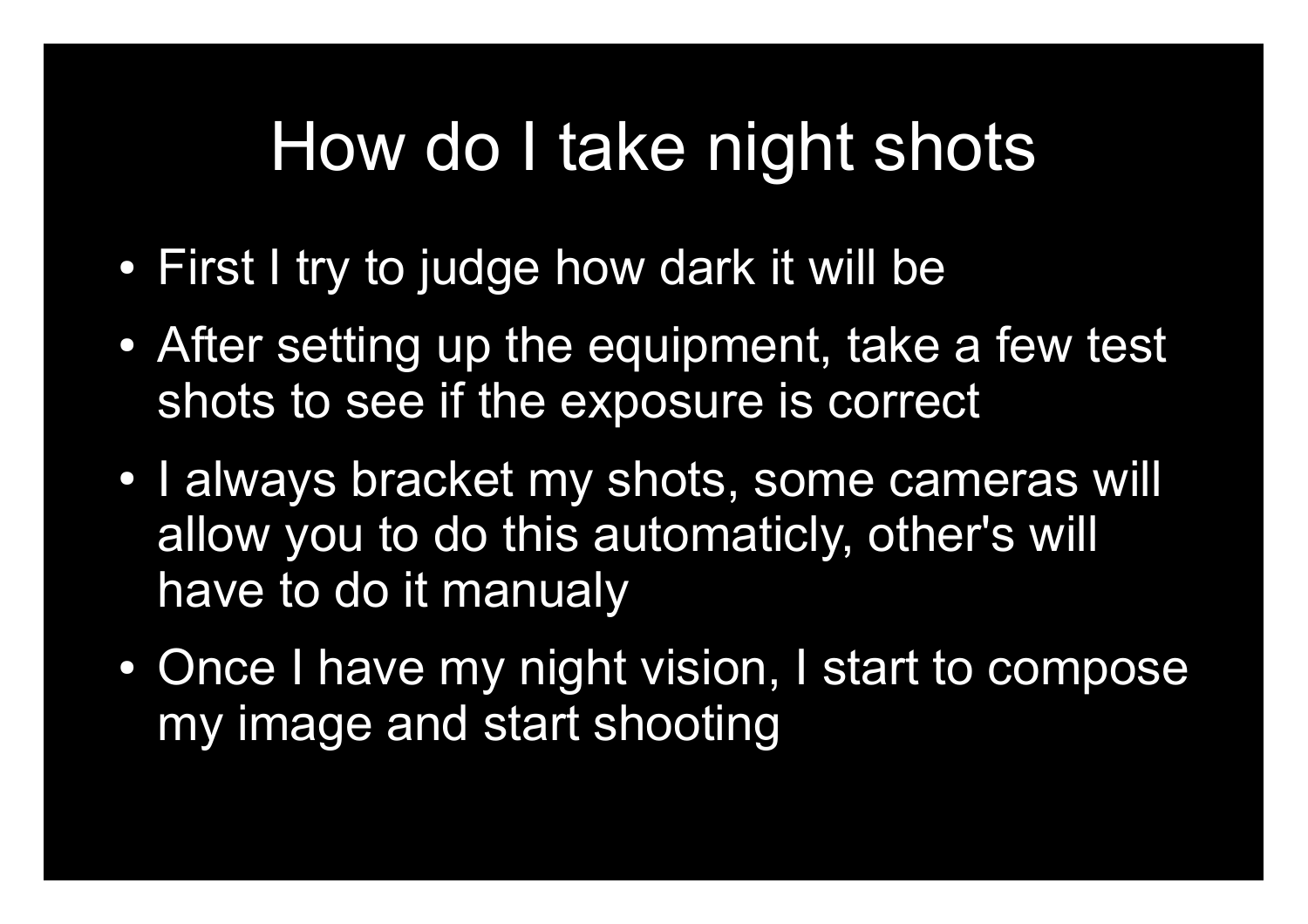### 1. Exposure

- If you can, set the camera to manual mode (both lens and exposure)
- If the image is local to you try to focus first and then leave it alone, if it's a landsacpe or the sky, set it to infinity
- Try to judge how much you want in focus and set the apature to the lowest you can, because you are going to need all the light you can get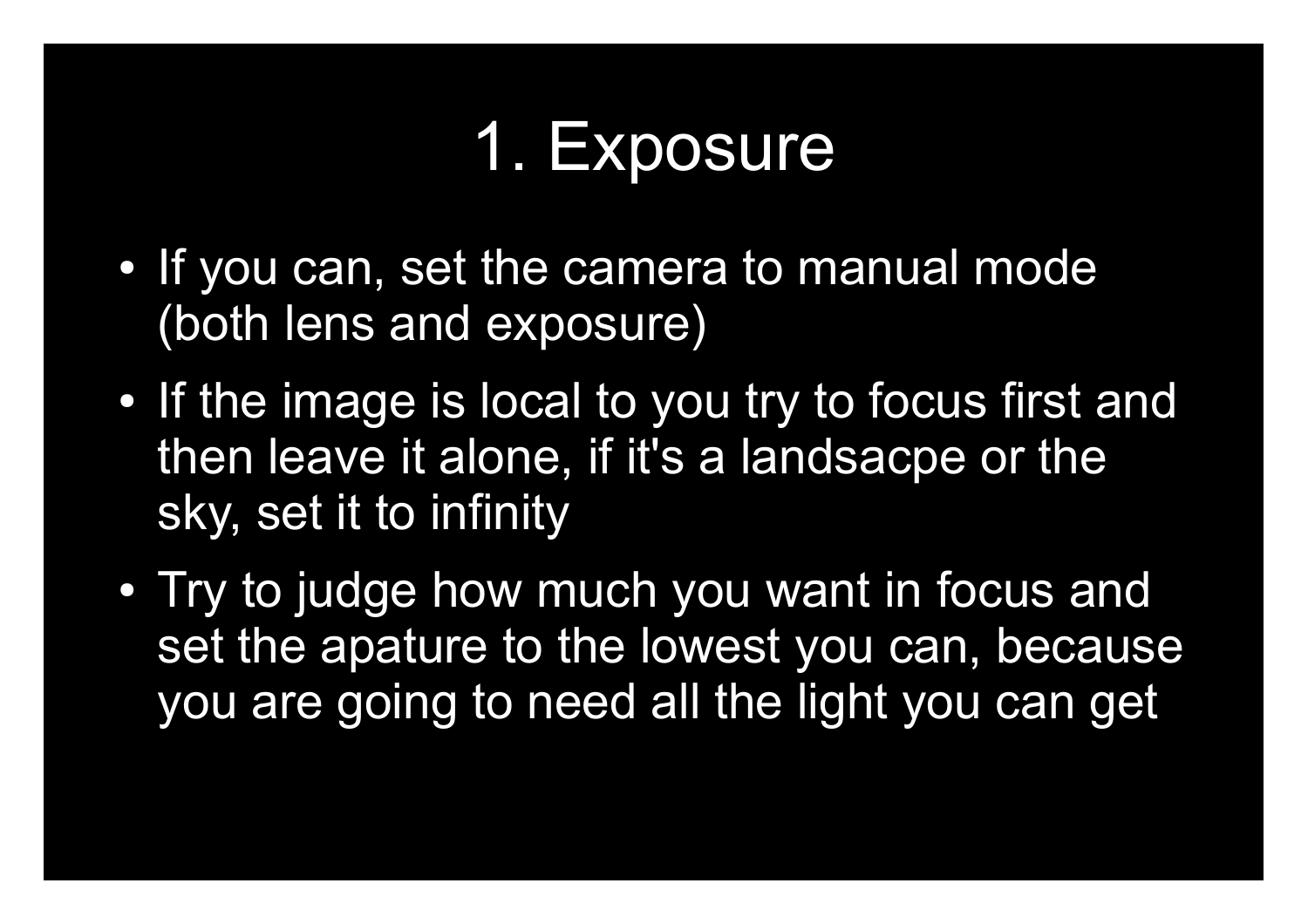## 2. Exposure

- Set your ISO to the middle of your range
- Set the camera to RAW mode if possible, again we can get another 2 stops from RAW files
- Set the shutter to what ever the meter says is a normal exposure, this will be well under the exposure we need, then if possible move it lower 2 more stops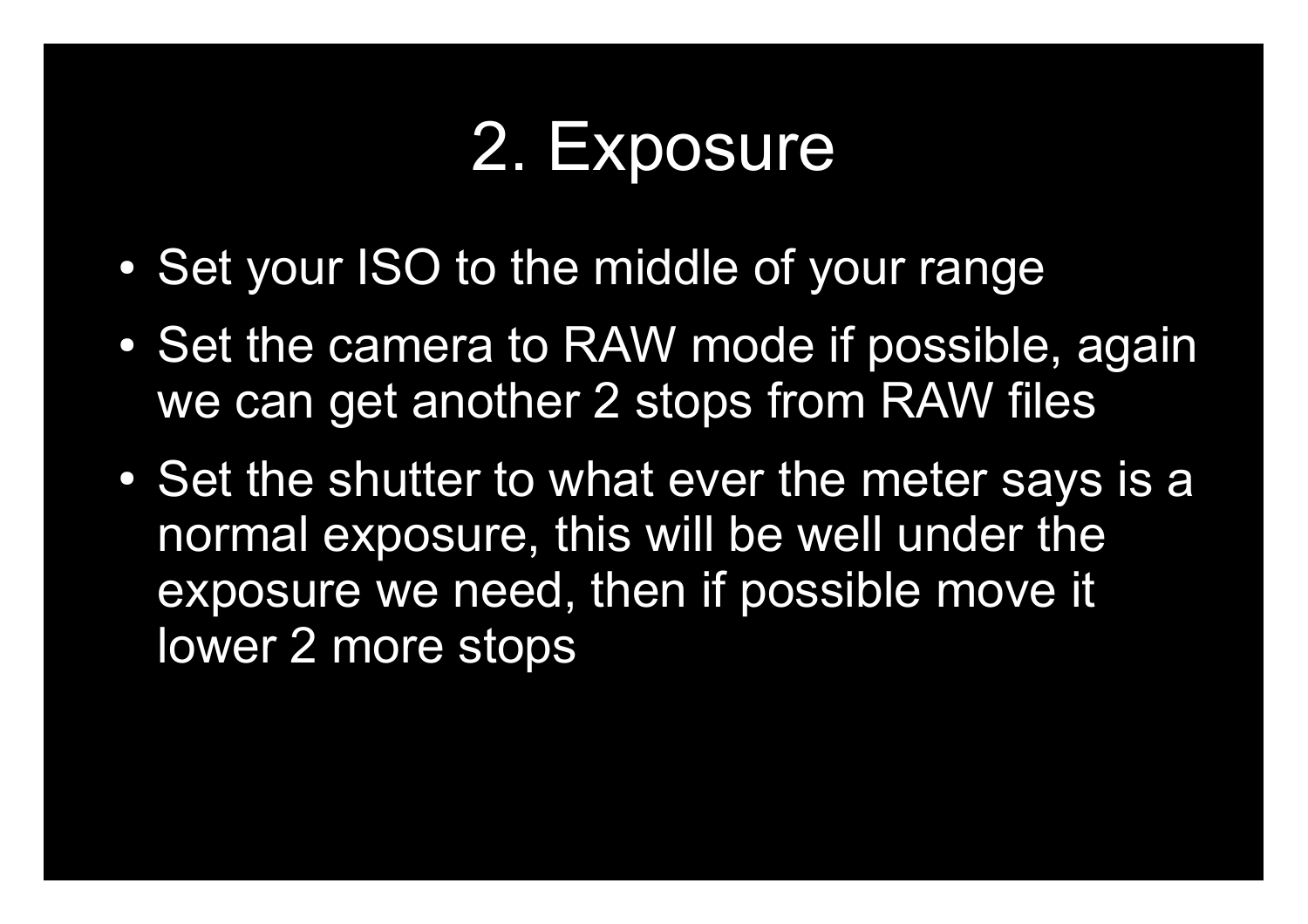### 3. Exposure hazards

- Camera shake and how to stop it
	- Use a cable release
	- Lock the mirror up
	- Use the self timer
	- Use a short focal lens (normal to wide-angle)
- Long exposures
	- Like with film if you expose for too long there are going to be problems – reciprocity law!
	- Excessive noise due to heating the image sensor
	- Try to keep the shutter time down below 5 min!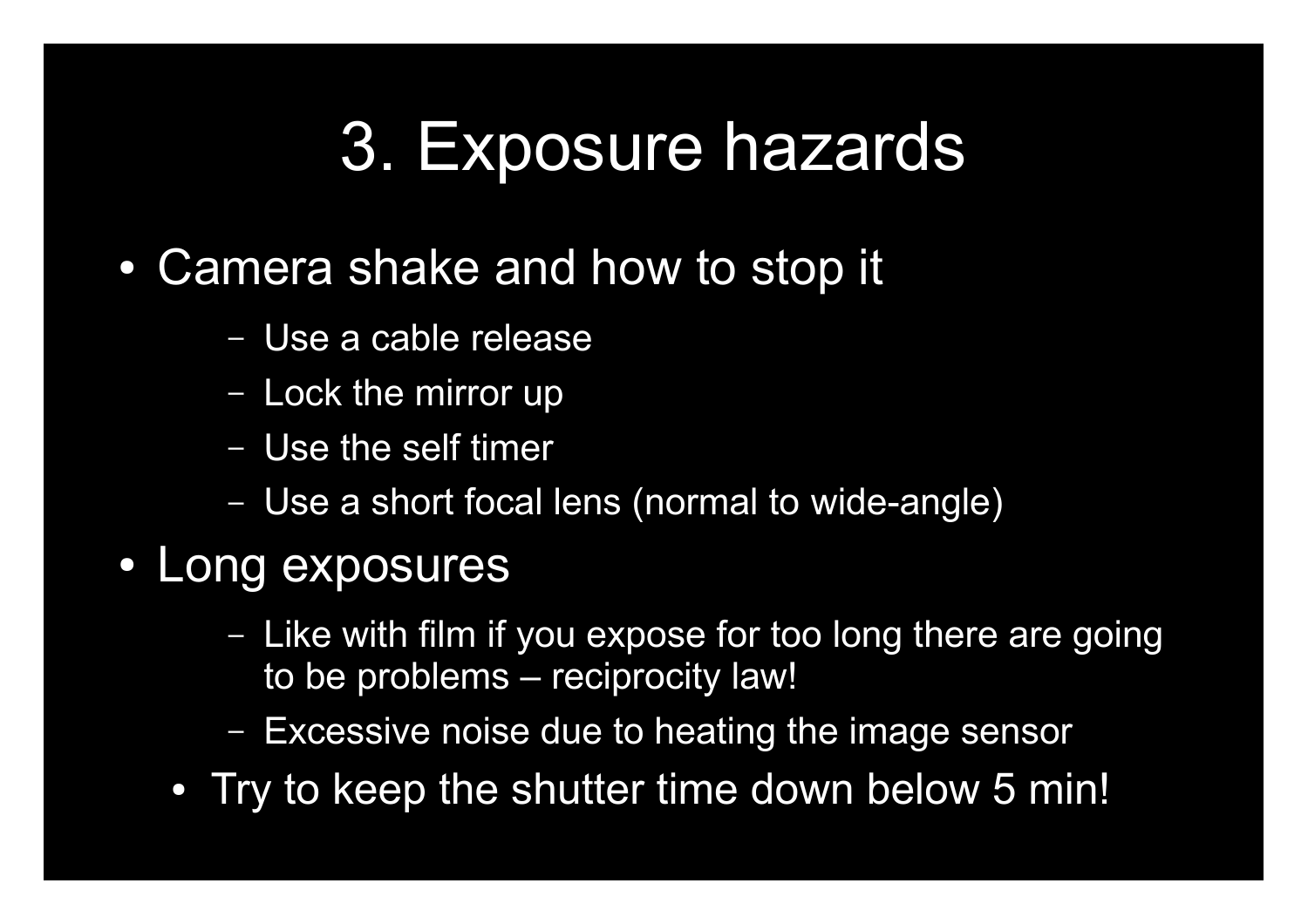### Taking the shot

- This will depend on the camera, but set the mirror to flip on first shutter press, set the timer to 2 or 3 sec, and use a cable release
- After the first shot, adjust the shutter to 1 or 2 stops above and below the original exposure and take 2 more shots, if you have bracketing on the camera, use it
- Try to touch the camera as little as possible, as you may want to add the images togther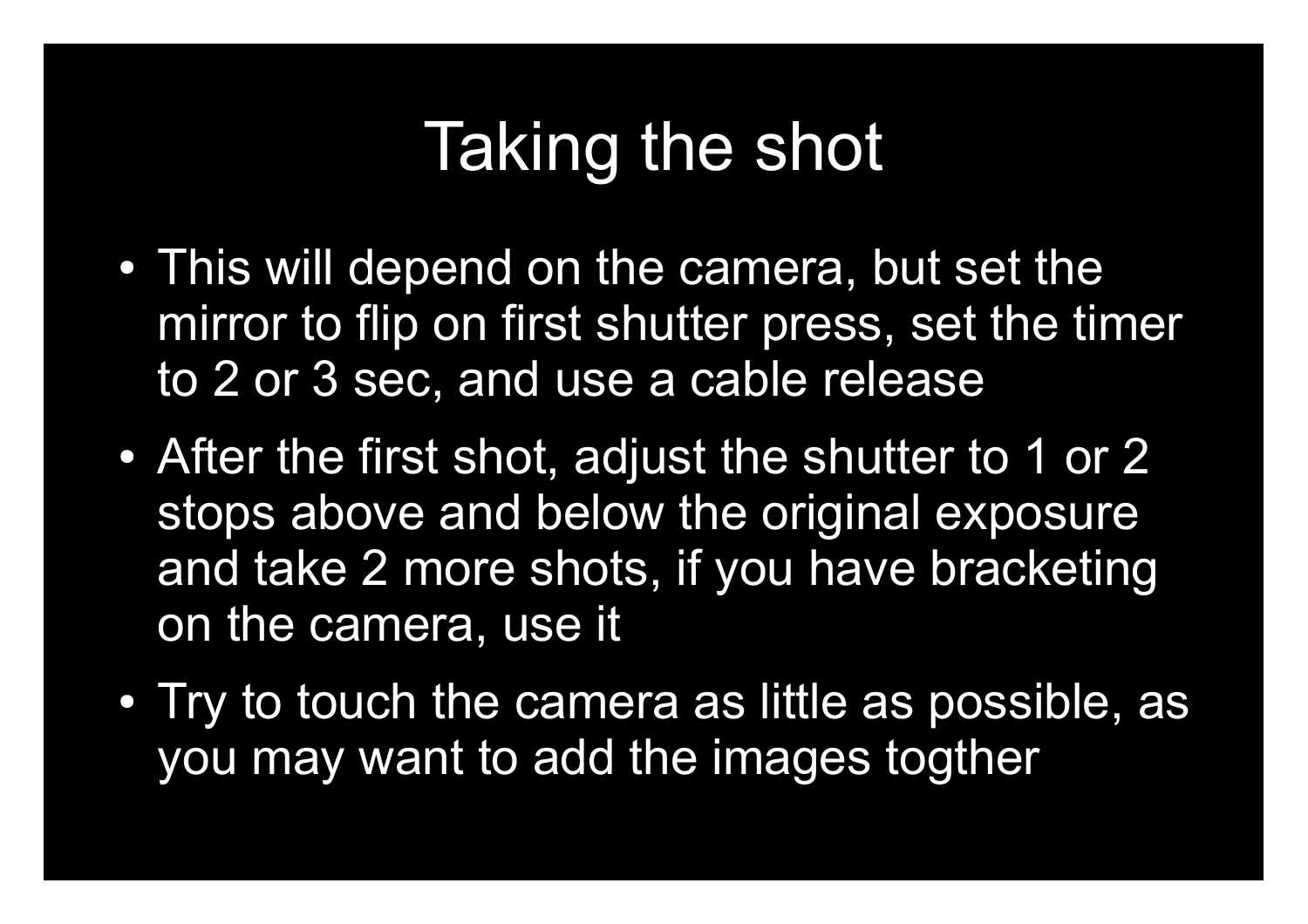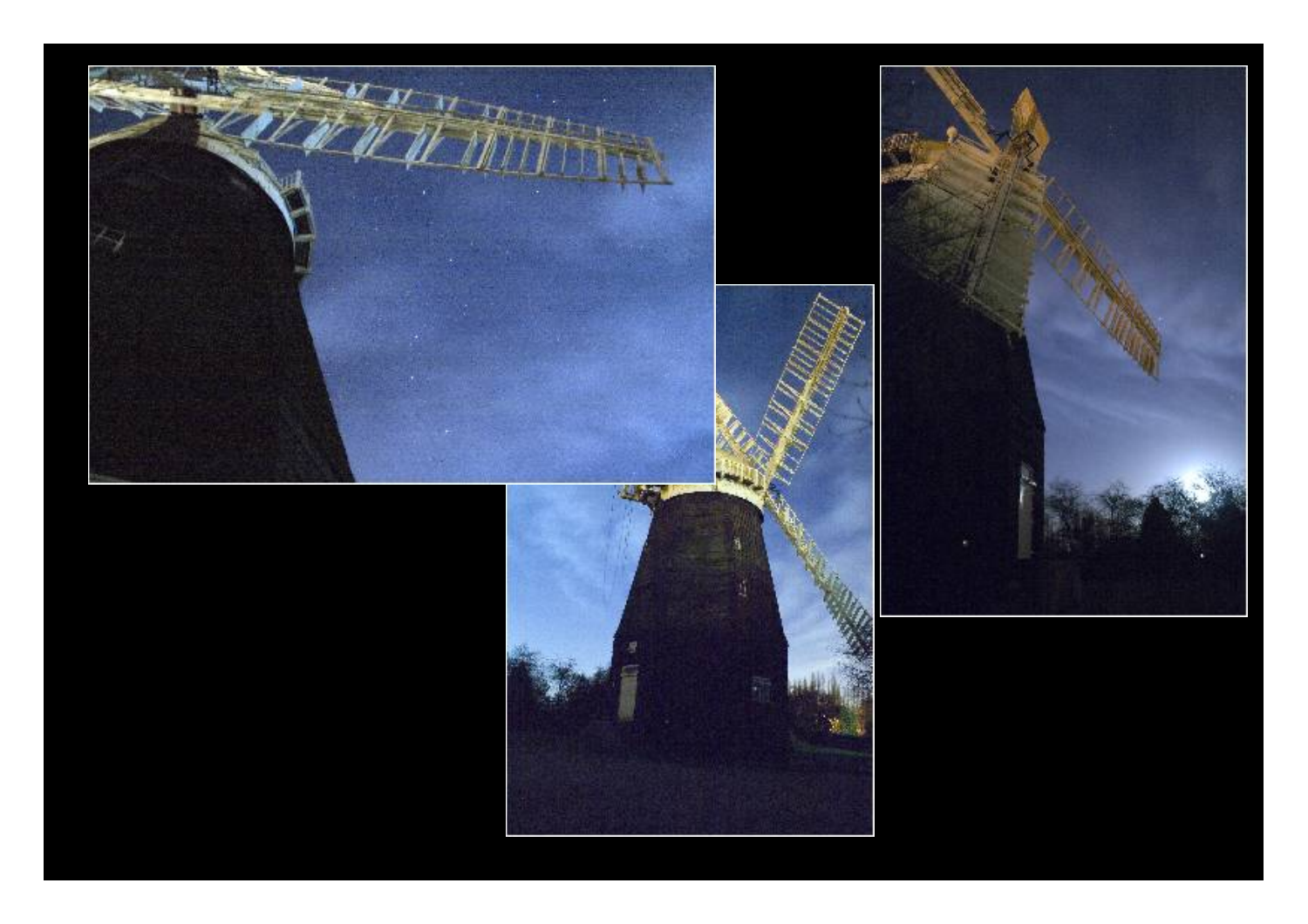

• To shoot fireworks point the camera at roughly the area they explode at and use a shutter speed of between 1 and 5 sec @ f11, these are bright events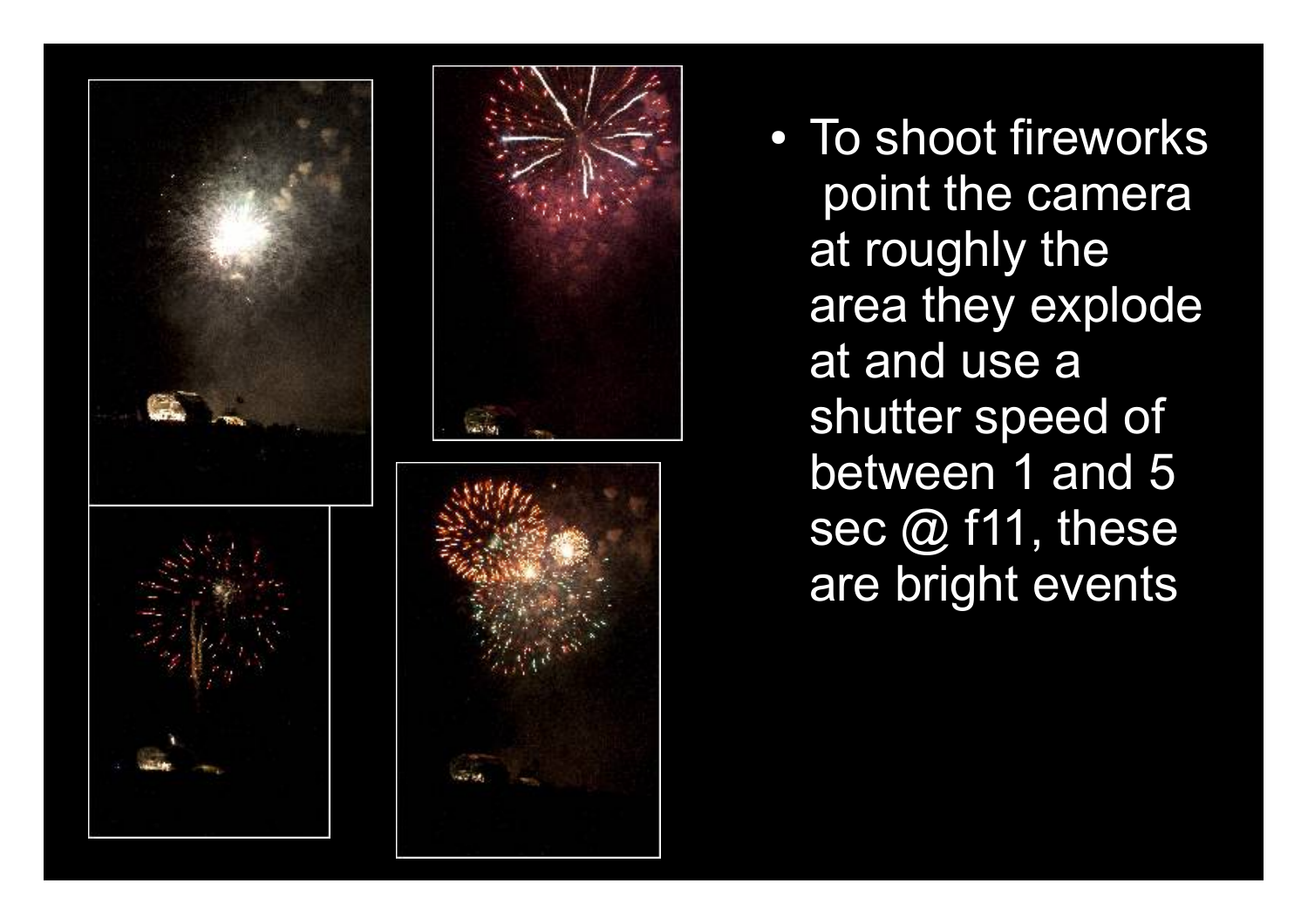The moon can Be very deciving The exposure for Both lower images Are above 1/30 sec @ f11





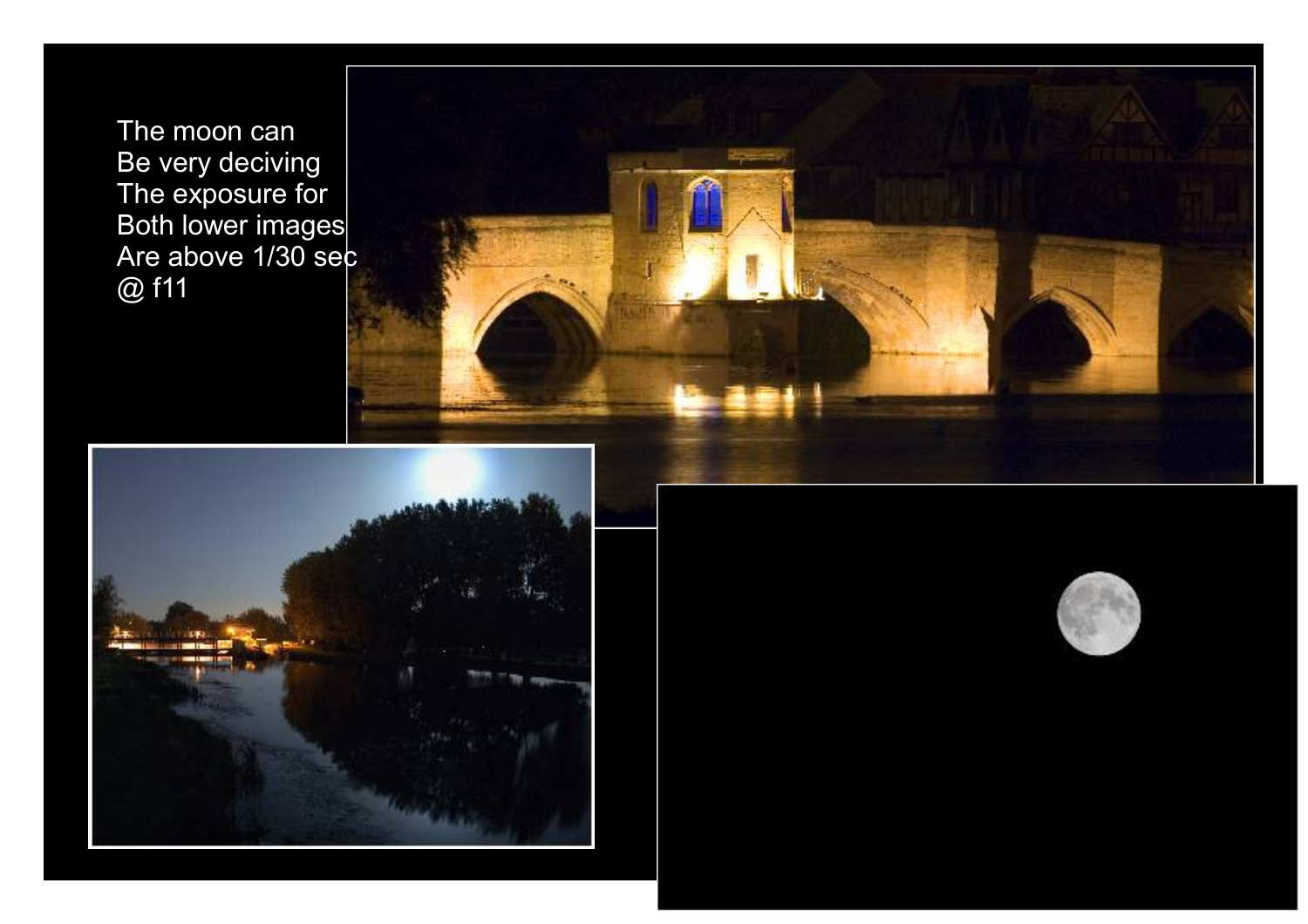

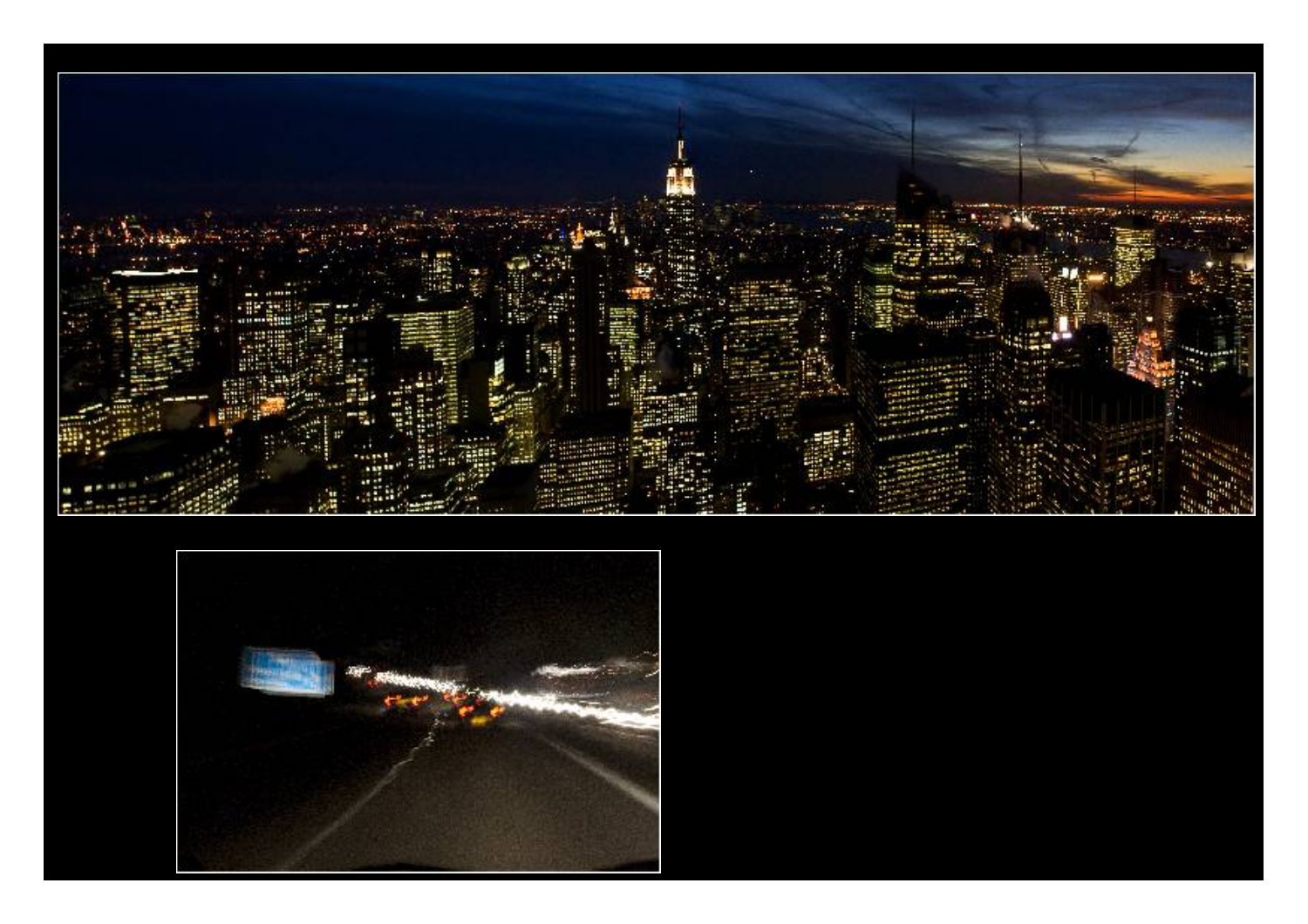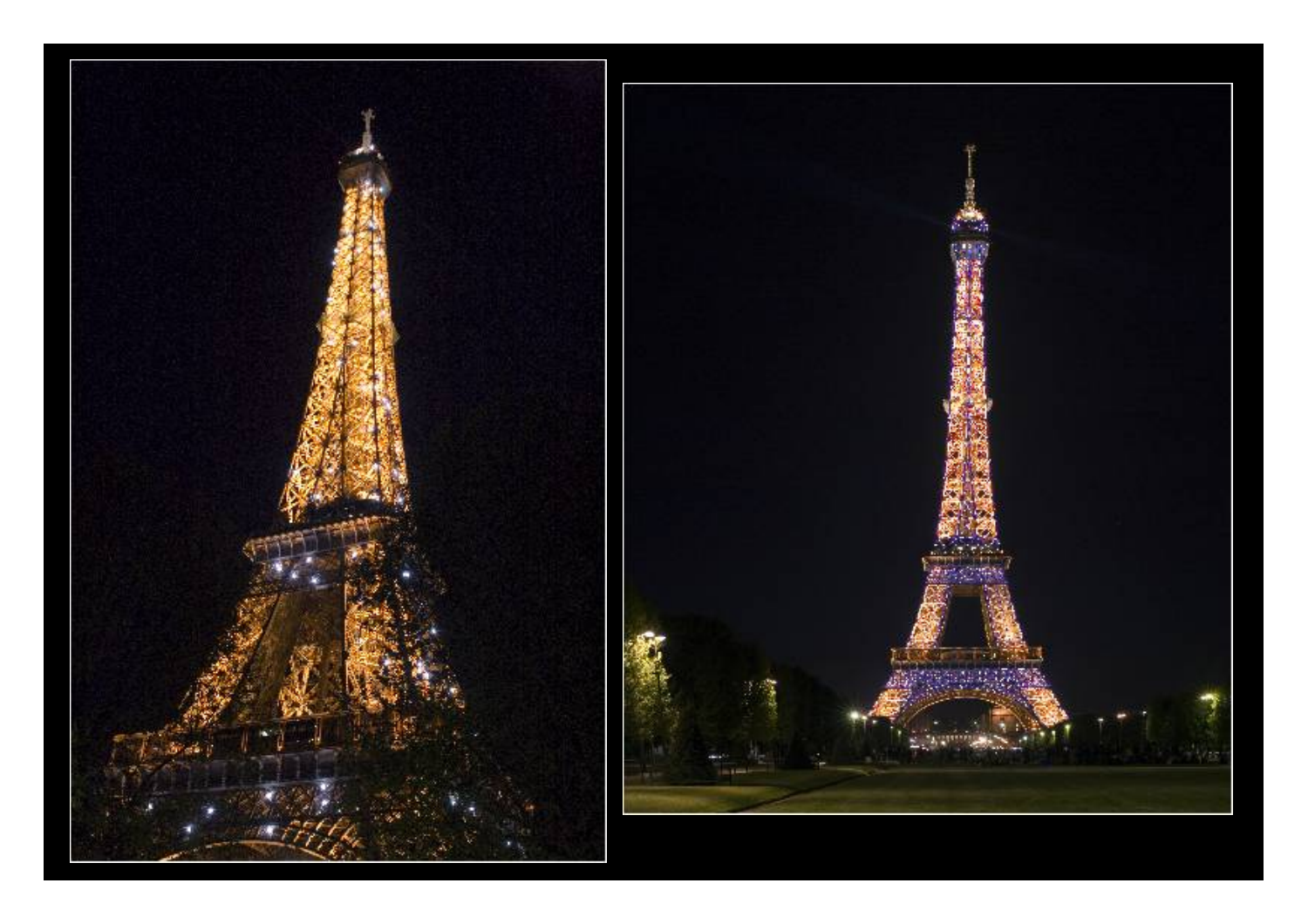

Ten miniutes later the lanscape is<br>3 stops lower

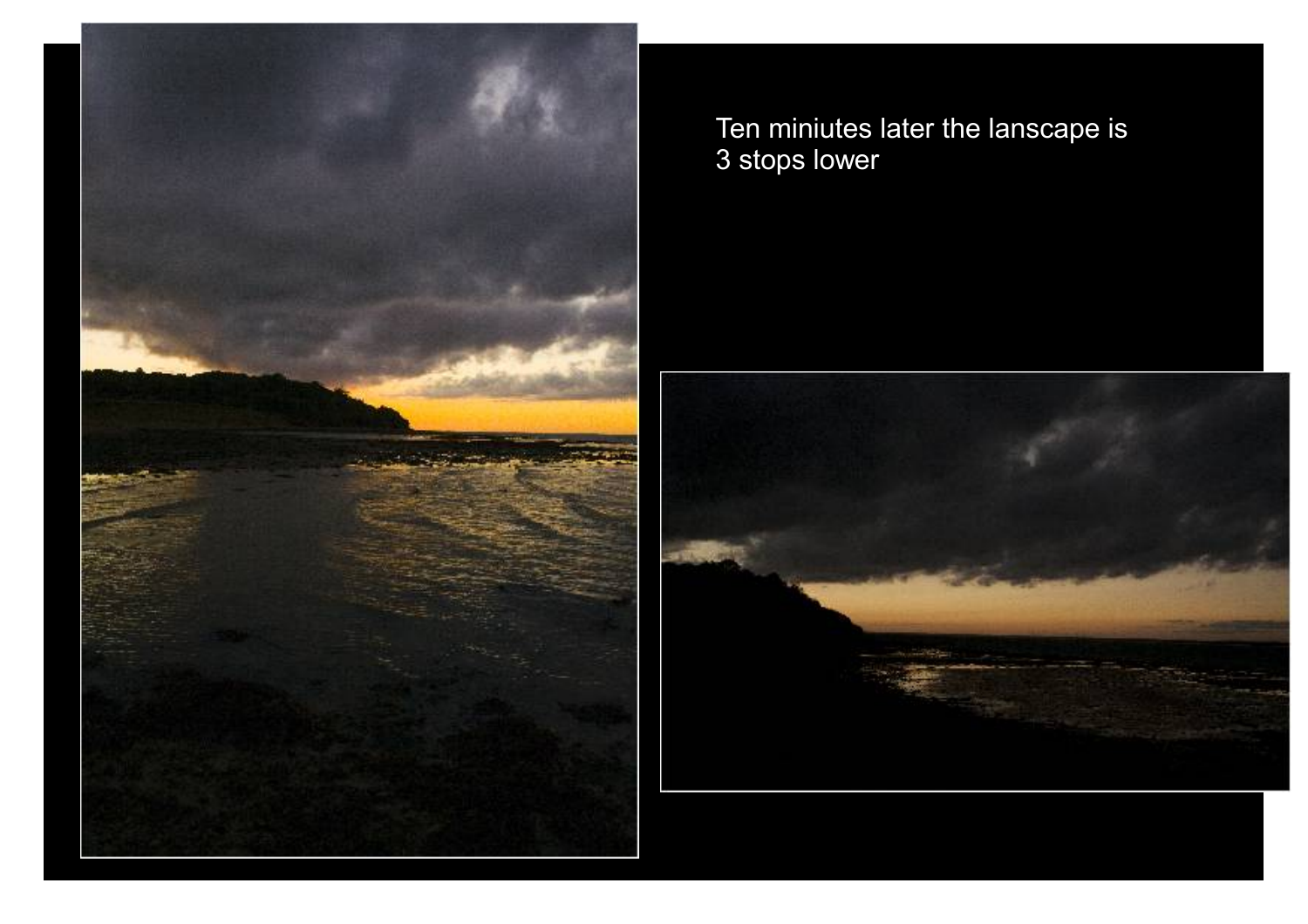. . .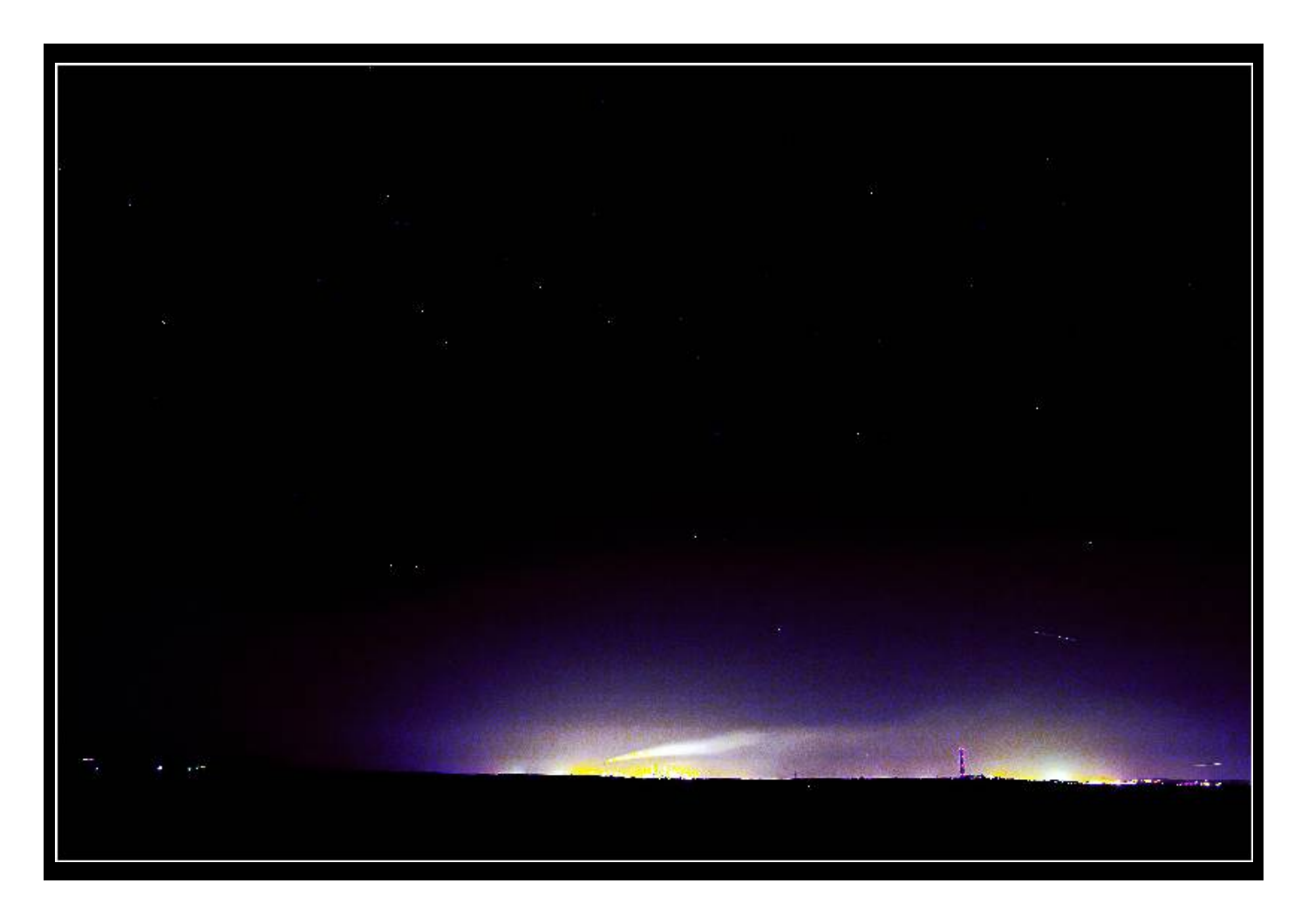

This was given a small flash to hilight the crane 10sec @ f5.6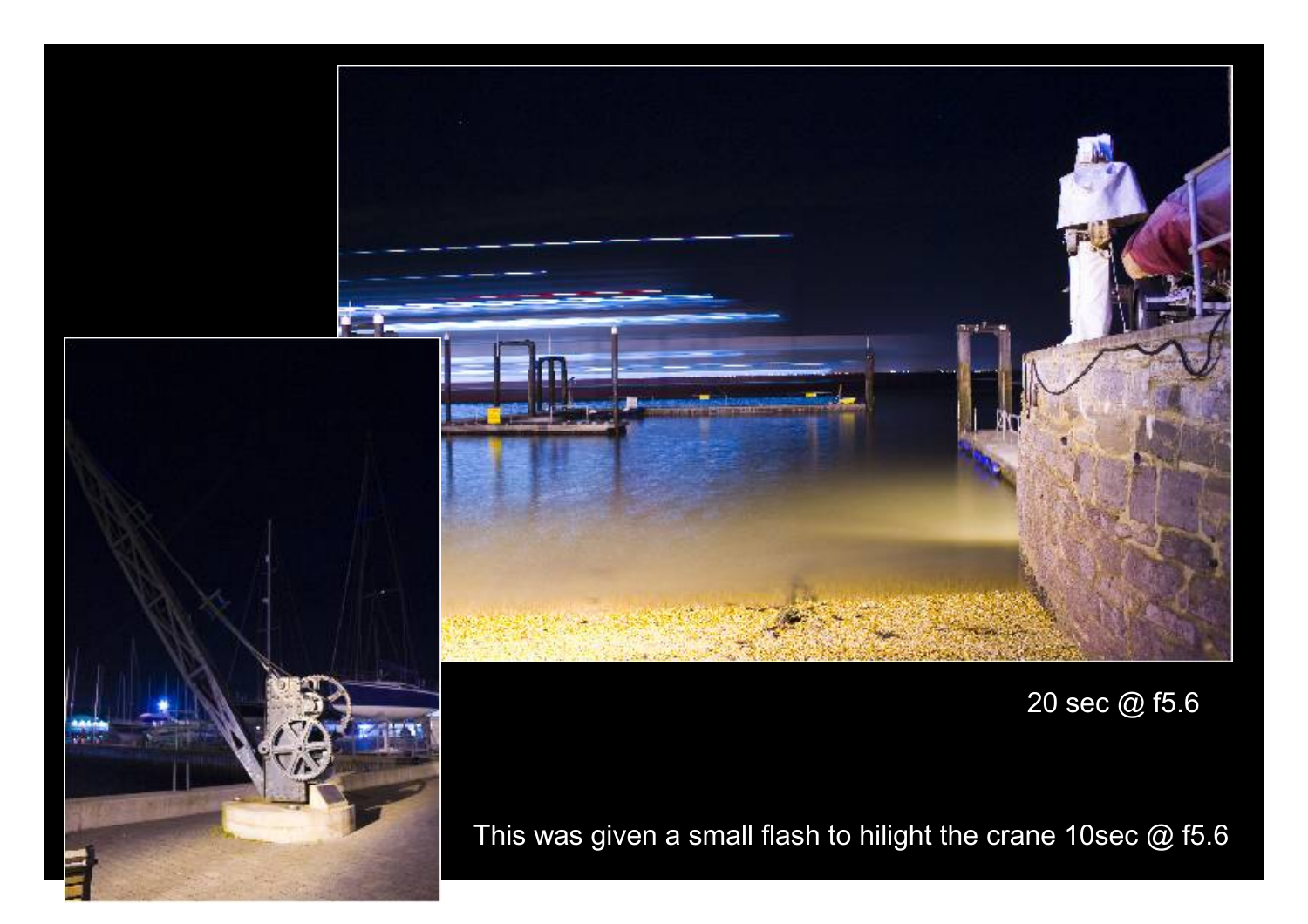

F4 @ 1/15 Proped up on a pilar





F8 @ 20 sec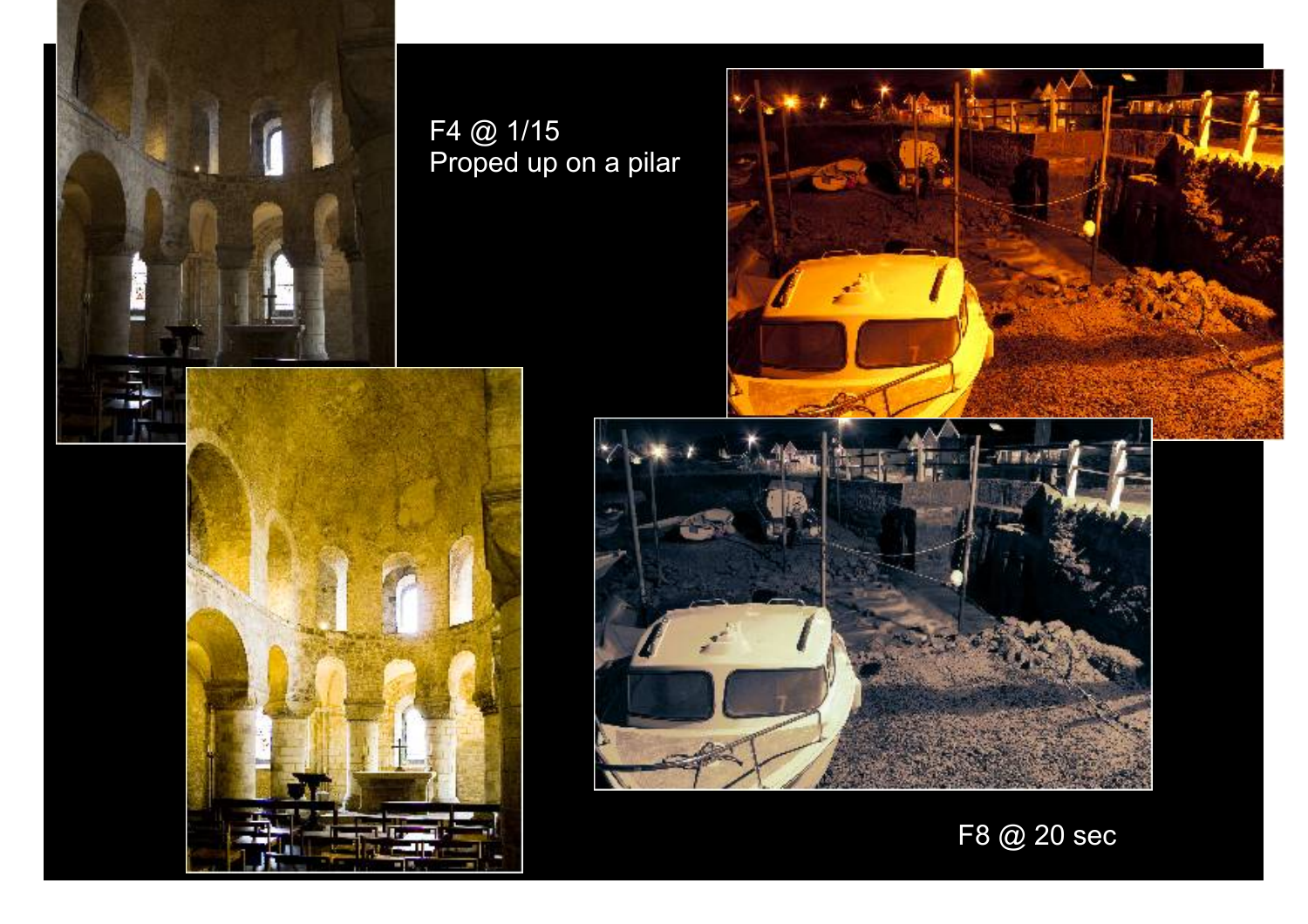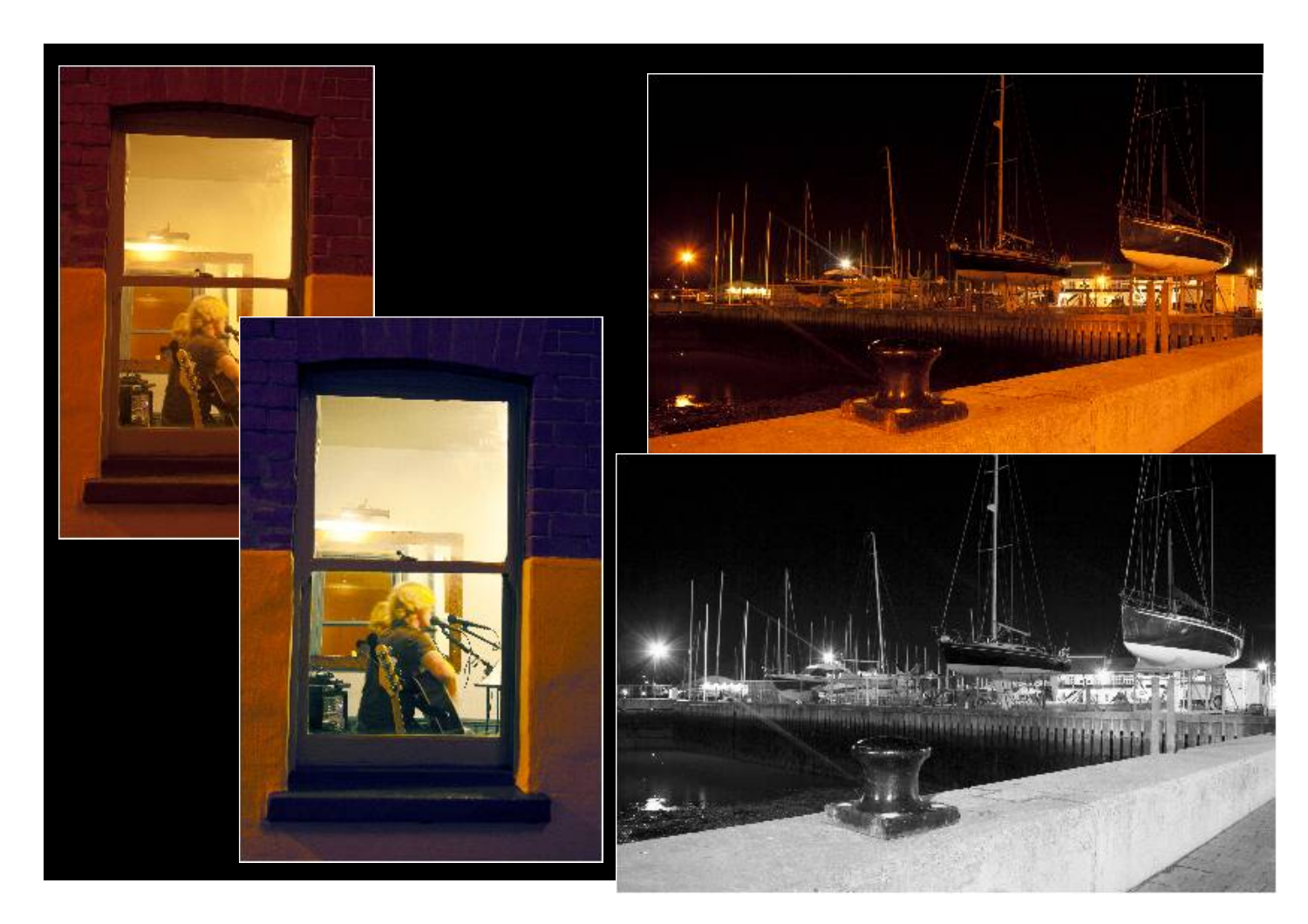







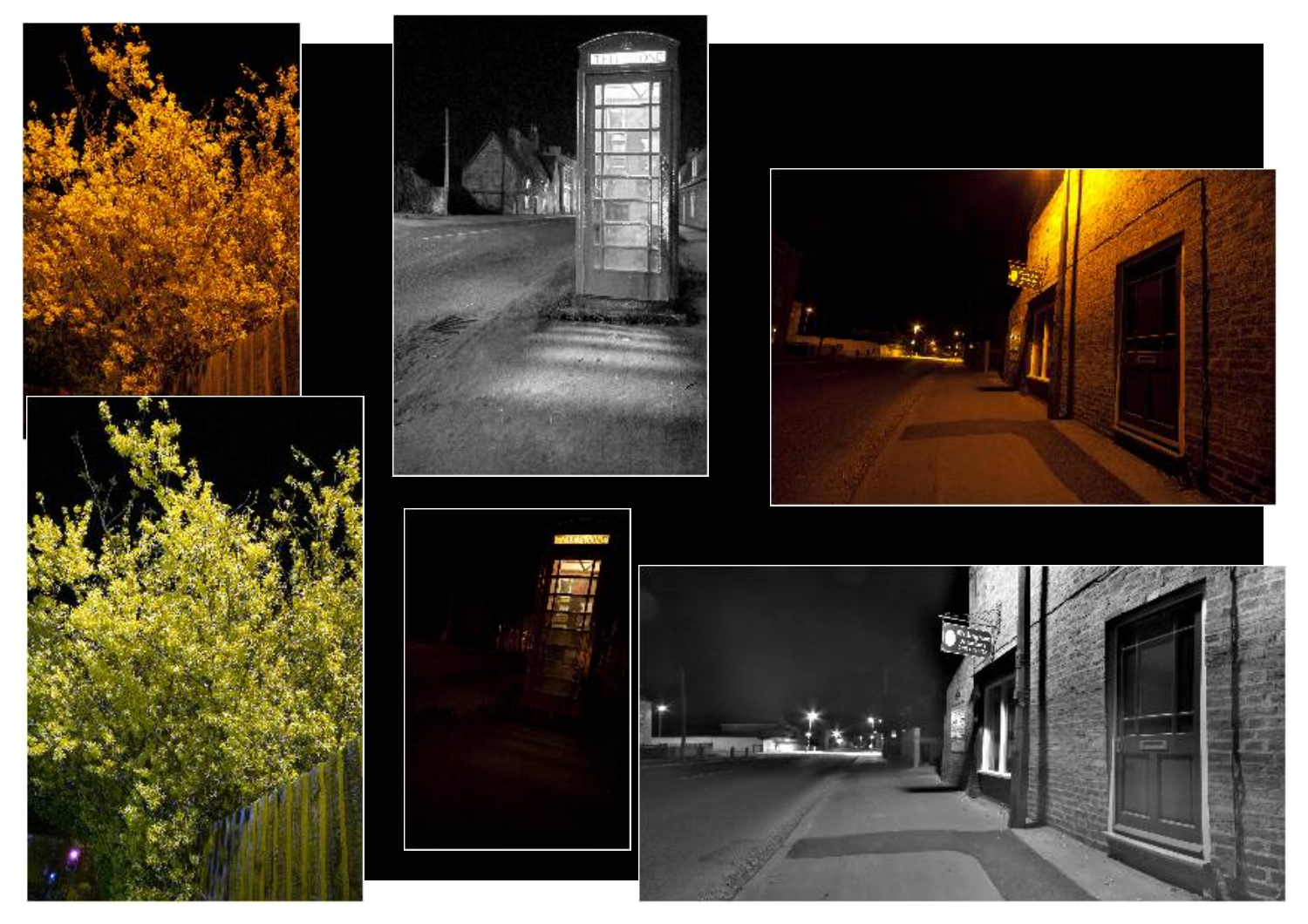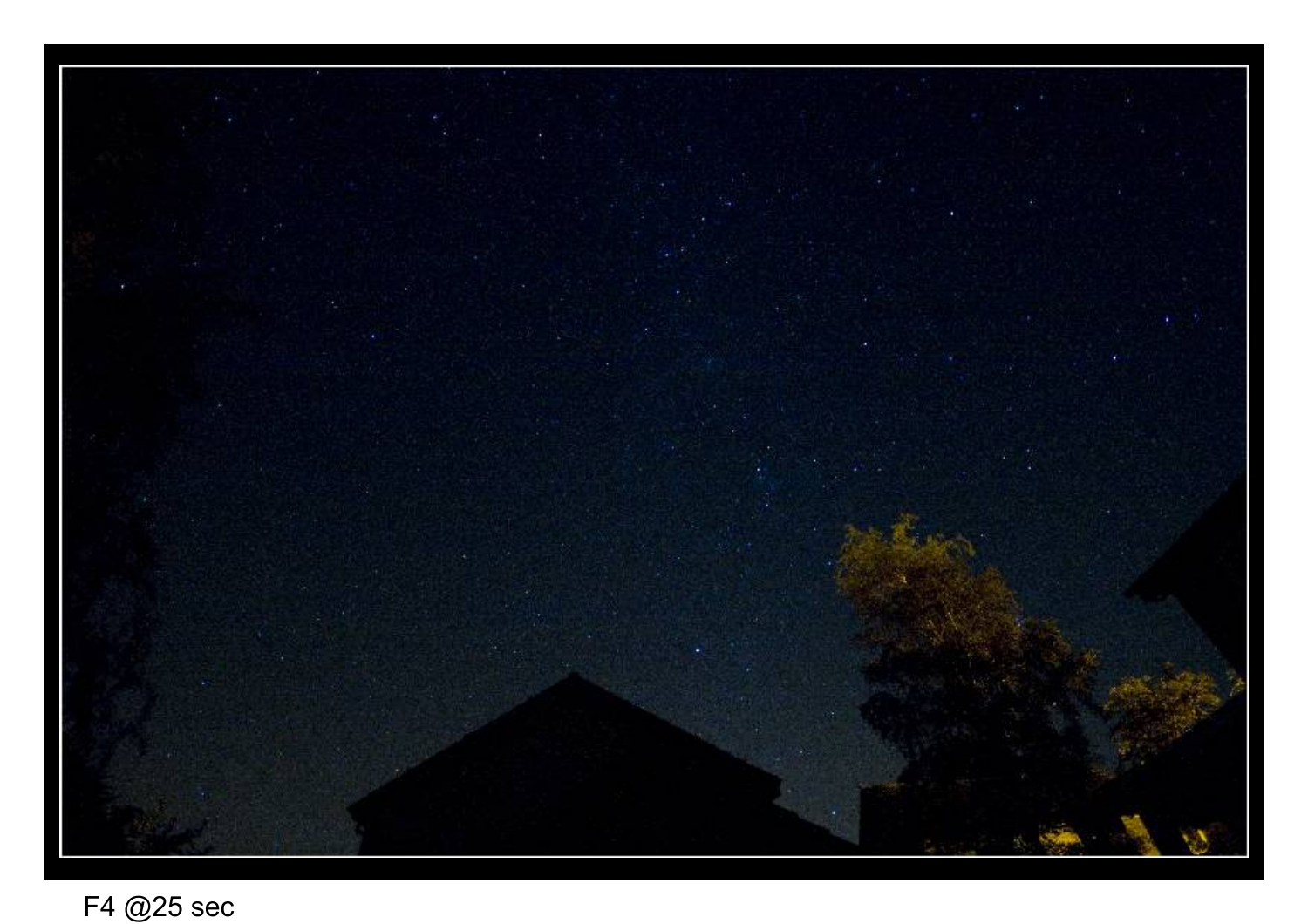#### What the eye will see



- $\cdot$  Exposure f11  $\omega$  30 sec
- This is what your eyes will show you after they have adjusted to the night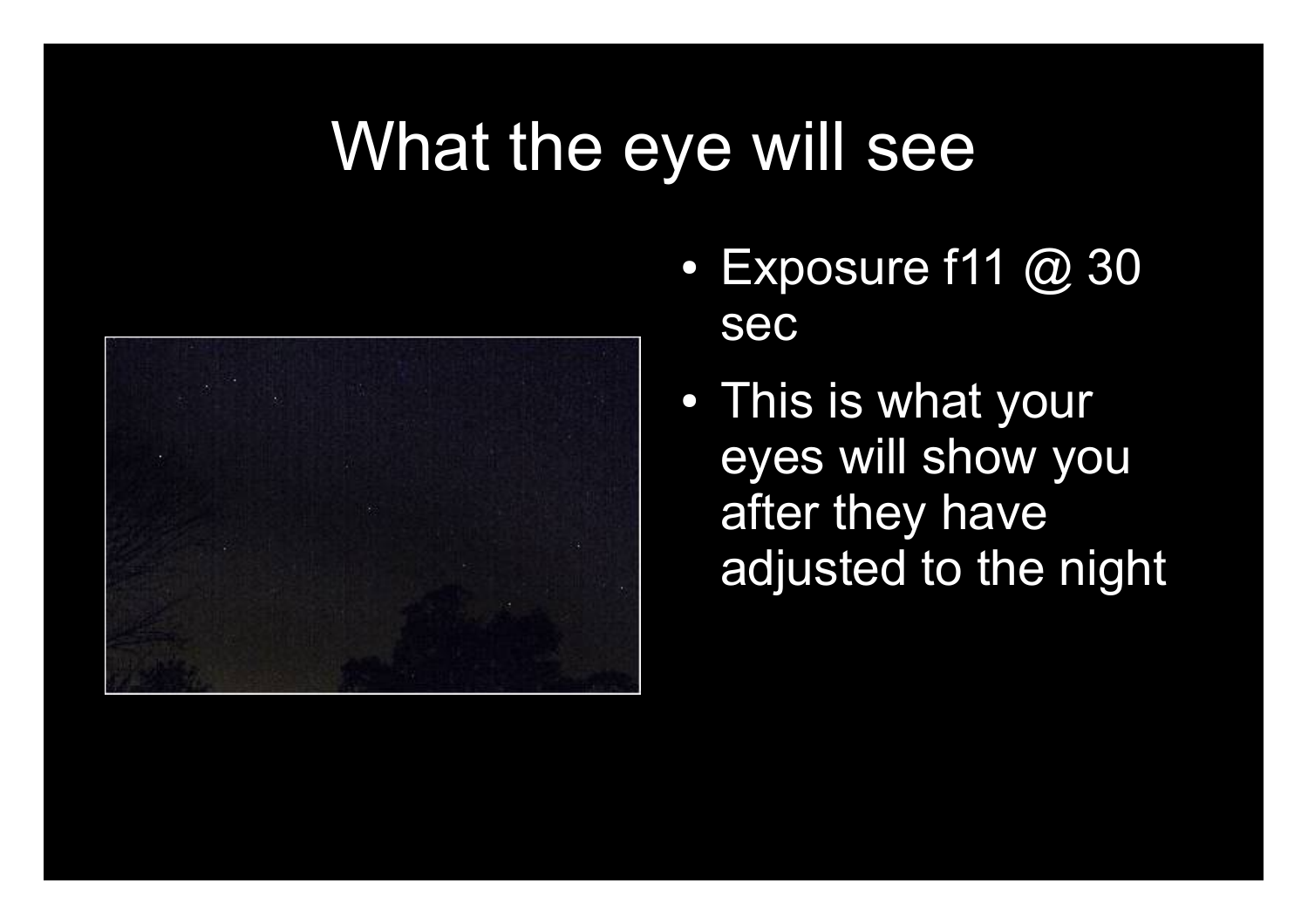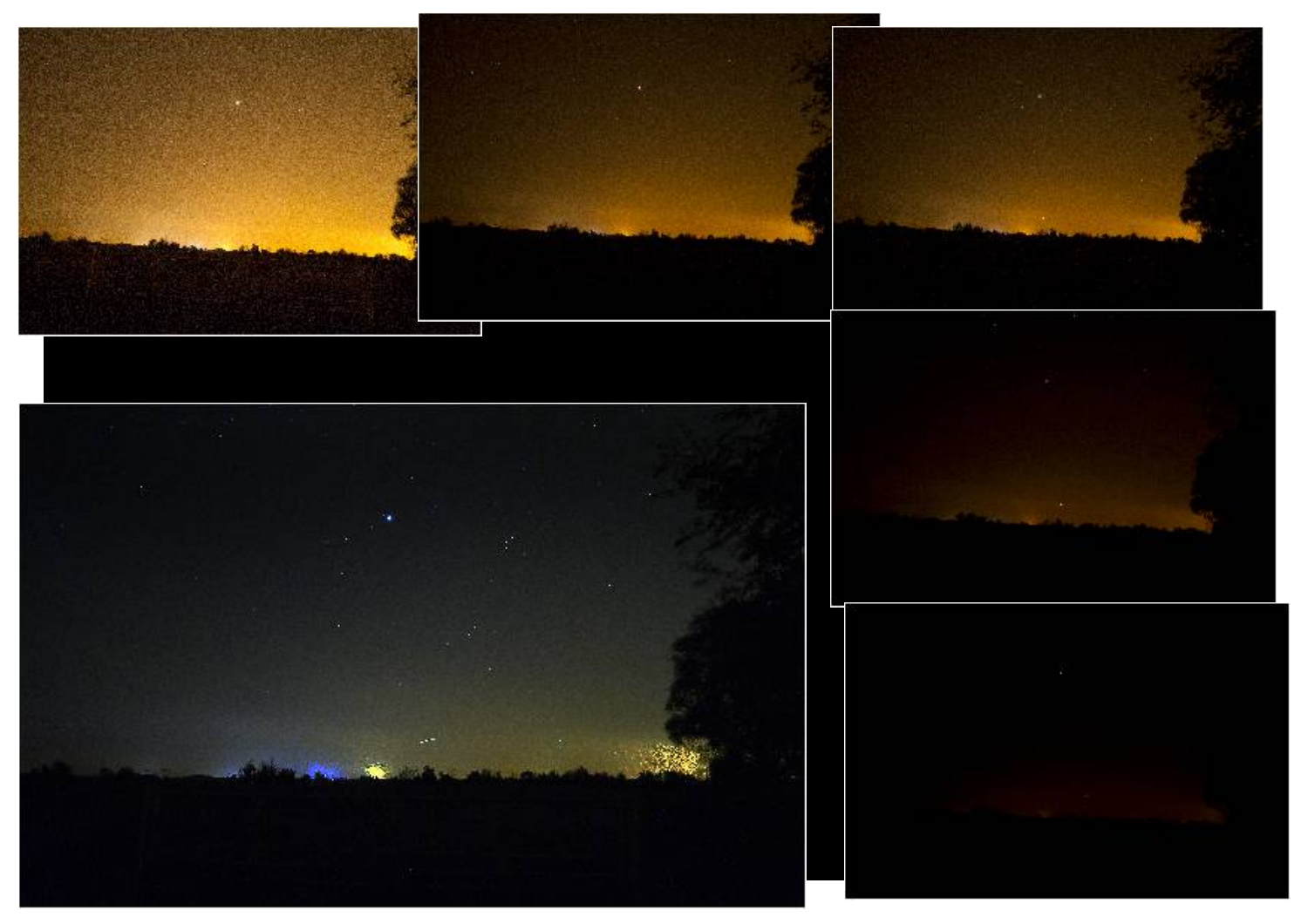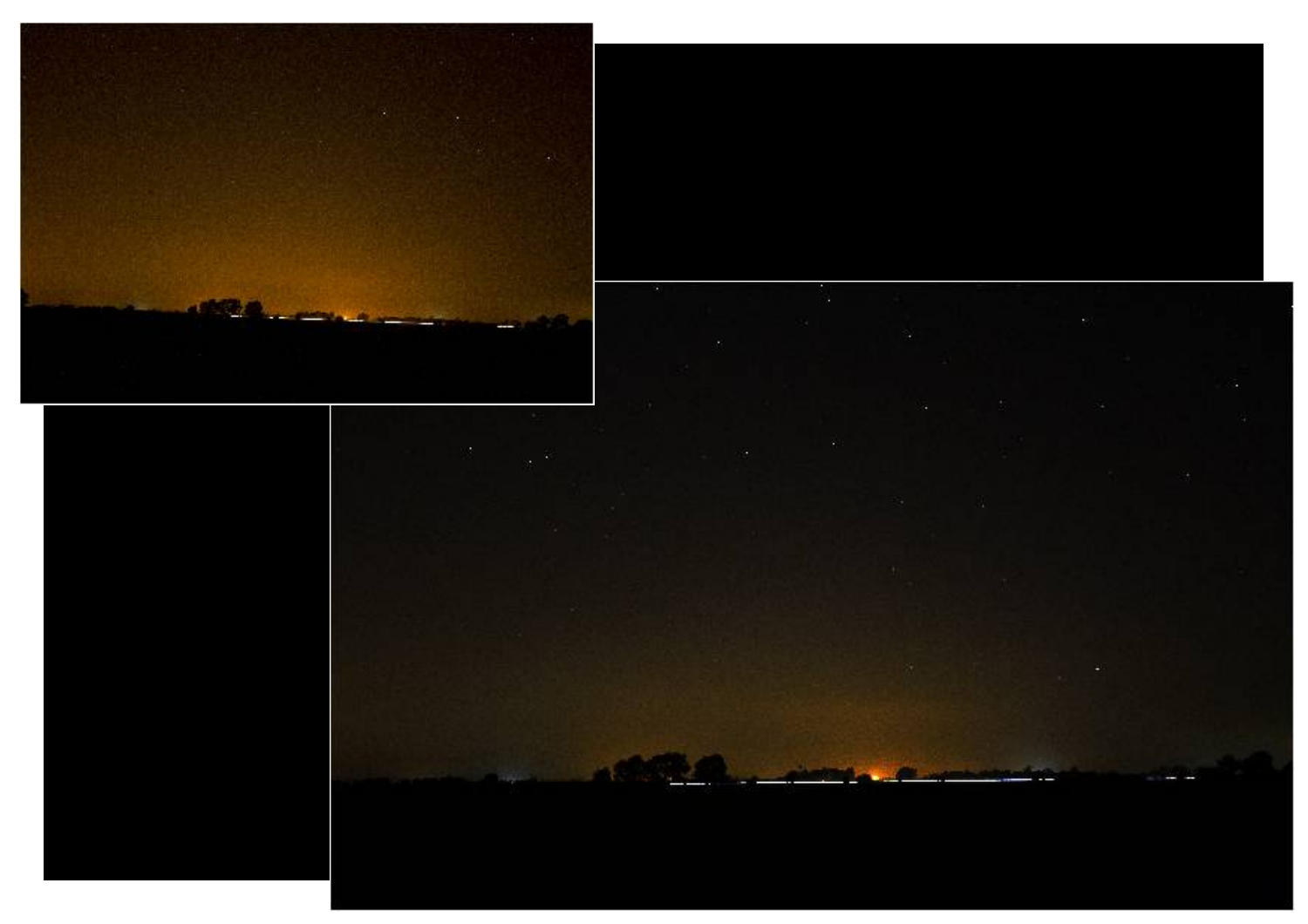